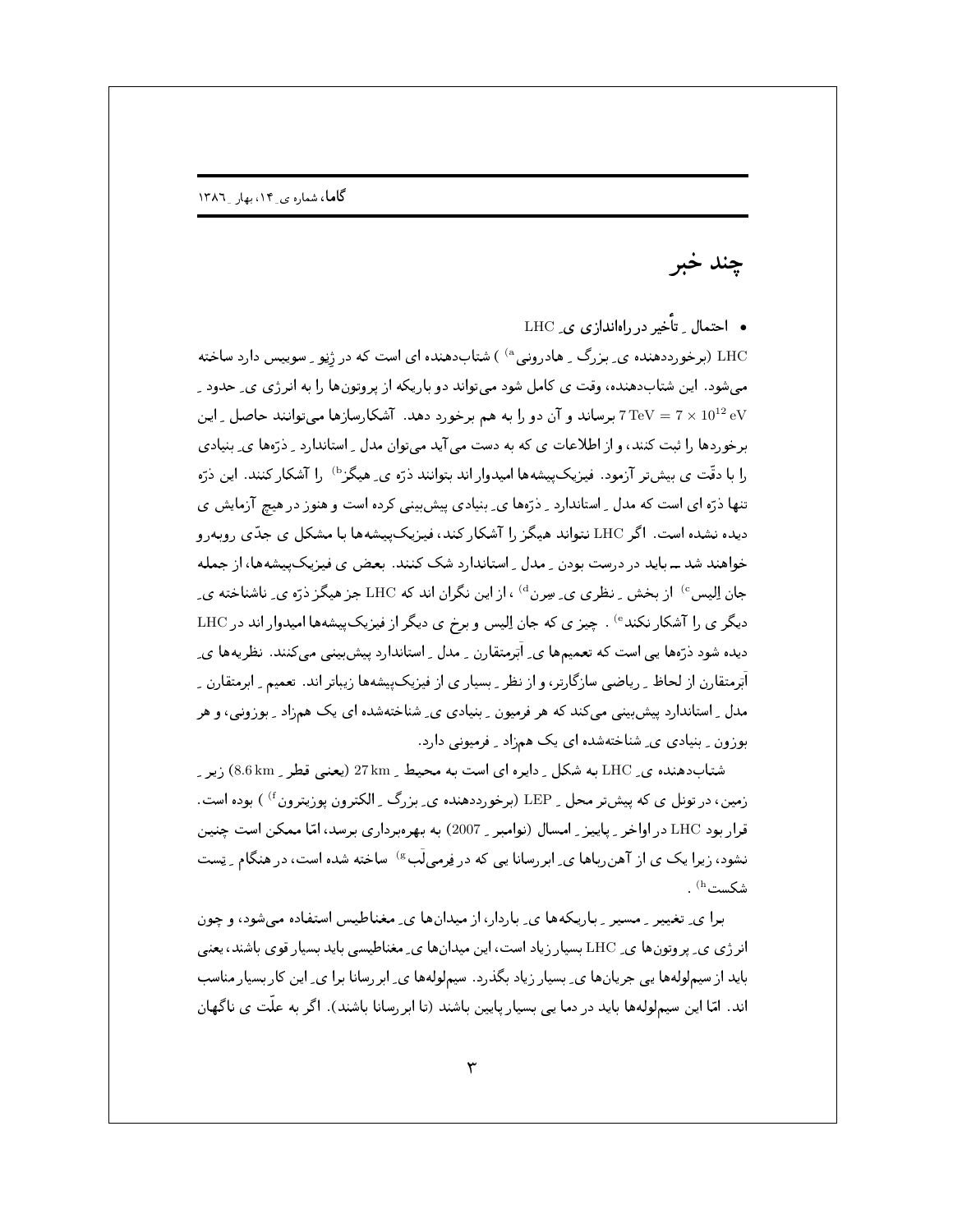دما ی ِ سیملوله زیاد شود، سیملوله دیگر ابررسانا نخواهد بود، و چون جریان ِ بسیار زیاد ی دارد از آن میگذرد، به سرعت داغ و احتمالاً ذوب خواهد شد. در نتیجه فشار ِ هلیم ِ خنککننده در تانک ناگهان بسیار زیاد خواهد شد. به علاوه، قطع ِ ناگهانبی ی ِ جریان منجر به کاهش ِ ناگهانبی ی ِ شارِ ِ مغناطیسی خواهد شد و این خود منجر به یک شُک ِ ناگهانی ی ِ مکانیکی ی ِ بسیار زیاد ی خواهد شد. پس باید پیش از راه انداختن <sub>-</sub> آهنرباها، پاسخ <sub>-</sub> آنها را به فشارها ی ِ مکانیکی ی ِ بسیار زیاد (25 atm) بیازمایند. اخیراً در هنگام <sub>-</sub> چنین آزمایش ی، یک ی از آهنرباها شکسته است، و این یعنی باید پیش از راه انداختن \_ LHC کار ی کرد. قرار است پژوهش\$ران و مهندسان \_ فِرمی ِلَب و سِرن جمع شوند و راه ي برا ي ِ رفع ِ اين نقص بيابند.

مصرف ِ انرژی ی ِ LHC آن قدر زیاد است، که برا ی ِ صرفهجویی در مصرف ِ انرژی در .<br>زمستانها باید خاموش شود. اگر LHC در اواخر ـ پاییز آماده شود، در بهار \_ آینده می تواند مدّت ی به صورت ِ آزمایشی کار کند تا ایرادها یش کشف و رفع شوند. تأخیر در راهاندازی تا بهار ِ سال ِ آینده این فرصت را از پژوهش گران خواهد گرفت.

ساخت \_ LHC حاصل \_ یک همکاری ی\_ بزرگ \_ بینالمللی است. قطعهها ی\_ LHC در مراکز \_ مختلف ی ساخته شده است. یک میز ِ نگهدارنده ی ِ یک ی از آشکارسازها هم در ایران (شرکت ِ هِيكُو) طراحي و ساخته شد. ا. ش.

<sup>a)</sup> Large Hadron Collider, <sup>b)</sup> Higgs, <sup>c)</sup> Johnatan Ellis, <sup>d)</sup>CERN, <sup>e)</sup> Adrian Cho, "Physicists' Nightmare Scenario: The Higgs and Nothing Else", Science, vol. 315, no. 5819, pp. 1657-1658, <sup>f)</sup> Large Electron Positron collider, <sup>g)</sup> Fermilab, <sup>h)</sup> Adrian Cho, "Design Flaw Could Delay Collider" Science, vol. 315, no. 5819, pp. 31-32,

• گرەچينى ي ِ ناتناوبى در كاشى كارىھا ي ِ اسلامى. با بینهایت مربع ِ هماندازه میتوان صفحه ی ِ اقلیدسی را پوشاند. آن چه به دست می آید طرح ی است که هم تقارن ِ انتقالی دارد، هم تقارن ِ مرتبه ی ِ چهار ِ دورانی ــــ که این یعنی دوران به اندازہ ی ِ حَقّہ = 90° به دور ِ هر رأس کل ِ طرح را به خود ش میںنگارد. ضمناً تقارن ِ انتقالی به این معنى است كه با انتقال به اندازه ي ِ مضارب ِ طول ِ ضلع ِ مربع و فقط در امتداد ِ اضلاع ِ مربع، طرح به خود ش نگاشته میشود، به بیان \_ دیگر، انتقال در امتداد \_ یک شبکه ی\_ گسسته است که طرح را به خود ش می نگارد، و این شبکه است که به دور ِ هر رأس ش تقارن ِ مرتبه ی ِ 4 دارد. با بینهایت مثلث ِ متساویالاضلاع هم میتوان صفحه ی ِ اقلیدسی را پوشاند. آن چه به دست می آید گرهچینبی ای است که هم تقارن <sub>-</sub> انتقالبی دارد و هم تقارن <sub>-</sub> مرتبه ی ِ 6 <sub>-</sub> دورانبی. باز هم باید توجّه کرد که تقارن در امتداد <sub>-</sub> یک شبکه ی ِ گسسته است که طرح را به خود ش می نگارد. امّا این بار این شبکه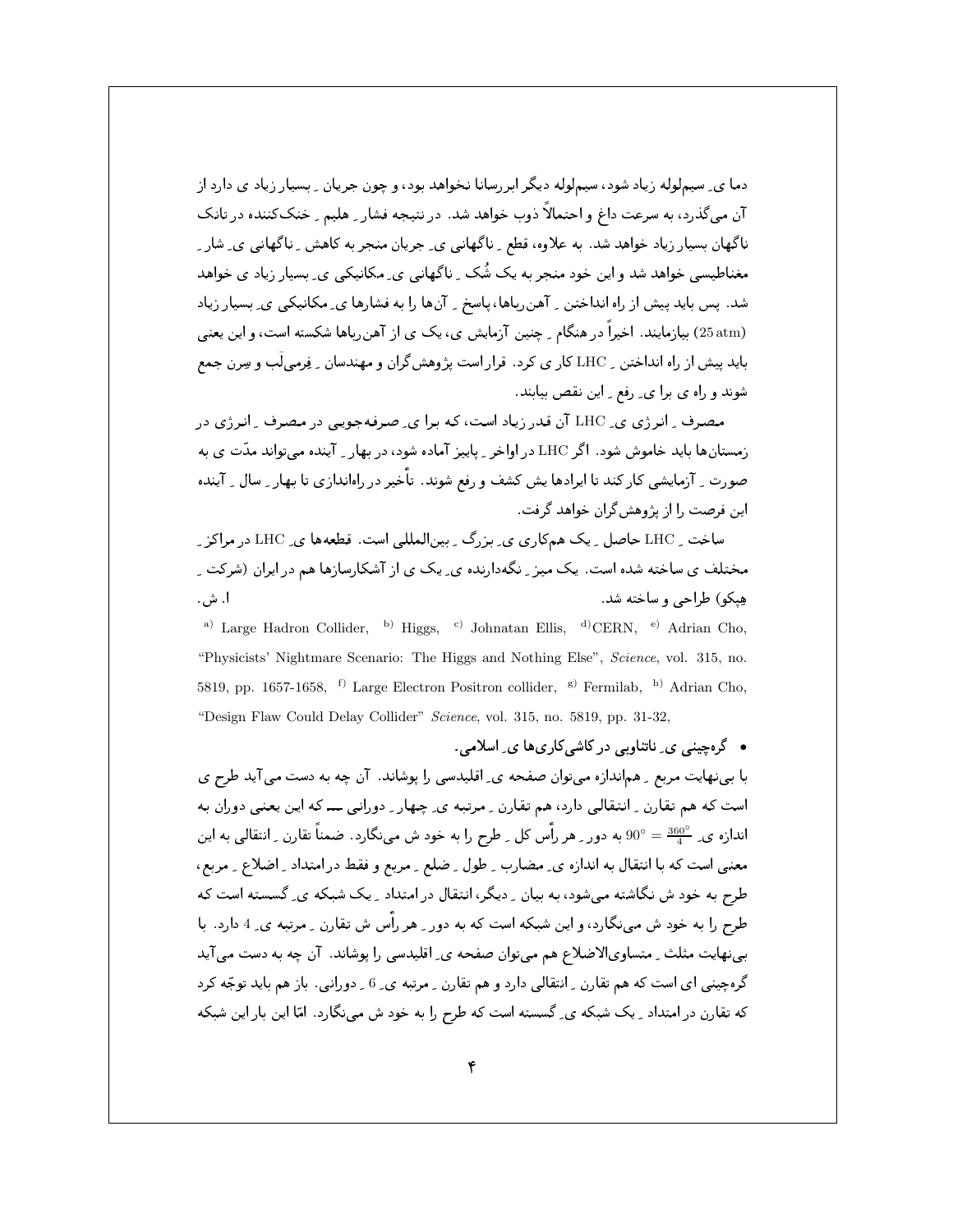به دور \_ هر رأَّس ش تقارن \_ مرتبه ی ِ 6 دارد. با بینهایت شش≪لعی ی ِ منتظم هم میتوان صفحه ی ِ اقلیدسی را پوشاند، و آن چه به دست می آید هم تقارن ِ انتقالی دارد و هم تقارن ِ مرتبه ی ِ 3 ی ِ دورانی . این بار با شبکه ای از انتقال۱ها روبرو هستیم که به دور ِ هر رأس ش تقارن ِ مرتبه ی ِ 3 دارد.

آیا گرهچینی ای هست که هم تقارن ِ انتقالی داشته باشد و هم تقارن ِ مرتبه ی ِ 5؟ نه! می توان نشان داد که چنین چیز ی ممکن نیست. امّا، اگر تقارن ِ انتقالی را کنار بگذاریم چه طور؟ در سال ِ ِ 1974 راجر ینرُز<sup>۹)</sup> که یک ریاضیفیزیکپیشه ی ِ برجسته (و فرزند ِ یک هندسهپیشه ی ِ برجسته) است، نشان داد که گرمچینیها یی از صفحه ی ِ اقلیدسی هست که تقارن - مرتبه ی ِ 5 دارند، به این معنی که یک رأس <sub>-</sub> این گرهچینی هست که با دوران به اندازه ی ِ <sup>\_360</sup> = 2<sup>0 ب</sup>ه دور <sub>-</sub> آن، کل <sub>-</sub> طرح به خود ش نگاشته میشود. دقّت کنید، این بار هر راّس ی این خاصیّت را ندارد، چرا که این گرهچینی دیگر تقارن ِ انتقالی (در امتداد ِ یک شبکه) ندارد.

این گرەچینی ها با نام ¸ گرەچینی ها ی ٍ پنرُز شناخته می شوند. علاقه به گرەچینی ها ی ِ پنرُز صرفاً به علَّت ِ زیبایی ی ِ ریاضیاتی ی ِ آنها نیست. معلوم شده است که برخ ی مواد در طبیعت ساختارها ی دارند که آنها را نمیتوان بلور نامید ــ بلور یک آرایه ی ِ تناوبی از یونها و اتمها است، و تناوبی دقیقاً یعنی تقارن به انتقالی در امتداد به یک شبکه . این ساختارها را شبه بلور می نامند .

در یک ی از شمارهها ی ِ اخیر ِ ِ ساینس <sup>1)</sup> دو ماده ی چگال پیشه، به نامها ی ِ لو<sup>د)</sup> و شْتاینهار<sup>ت c</sup> ، از دانشگاه ِ هاروارد<sup>4)</sup> نشان داده اند که در برخ ی از کاشیکاریها ی ِ برخ ی از مسجدها طرحها یی هست که تناوبی نیست، و تقارن \_ مرتبه ی\_ پنج یا ده دارد. از جمله ی\_ اینها طرح ی است در «دربامام» ِ اصفهان. به بیان ِ دیگر، طرحها یی هست که سُرایشها یی از گرهچینی ی ِ پنرُز است. پیشتر هم، در 1992، اِمیل ماکوویسکی<sup>66</sup> ، مدعی شده بود که در برخ ی از طرحها ی ِ اسلامی، از جمله دربنا یبی در مراغه، تقارن <sub>-</sub> مرتبه ی<sub>-</sub> پنج هست. امّا، کار <sub>-</sub> لو و شْتاینهارت به نحو <sub>-</sub> روشنتر ی این ا. ش. تقارنها را نشان میدهد.

<sup>a)</sup> Roger Penrose, <sup>b)</sup> Peter J. Lu, Paul J. Steinhardt, "Decagonal and Quasi-Crystalline Tilling in Medieval Islamic Architecture", Science, vol. 315 (23 Feb 2007), no. 5815, pp. 1106-1110, <sup>c)</sup> P. J. Lu, <sup>d)</sup> P. J. Steinhardt, <sup>e)</sup> Harvard University, <sup>f)</sup> E. Makovicky, in Fivefold Symmetry, I Hargittai (Editor), World Scientific, 1992, pp. 67-86.

• روش ی نو برا ی جداسازی ی ِ پلاسما ی ِ خون. وقت ی چای را هم می;نید، اگر برگهها ی ِ چای در فنجان باشد، اتّفاق ِ جالب ی می)فُتد ـــ برگهها در ته - ظرف به سمت - مرکز می روند، و در آن جا جمع می شوند. اینشتین به این مسئله توجّه کرد و در 1926 توضیح ی از این پدیده ارائه داد<sup>ه)</sup> . حالا گروه ی از دانش پیشهها ی ِ استرالیایی، بر اساس ِ همین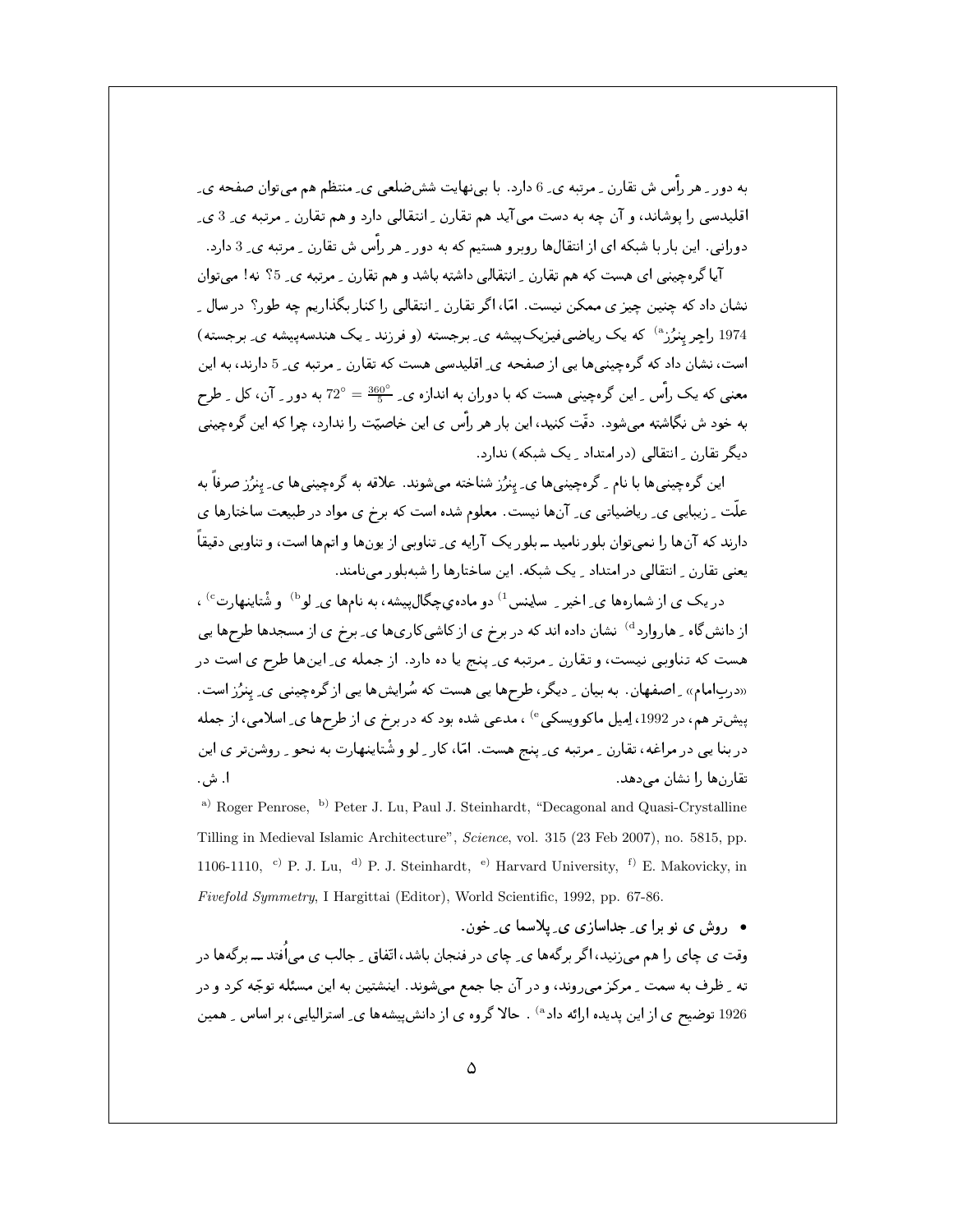یدیده روش ی برا ی ِ جداسازی ی ِ گلبولها ی ِ قرمز از یلاسما ی ِ خون به بار آورده اند<sup>b) )</sup> (ص ۹ را هم ببینید). روش ِ جدید این است که با یک الکترود ِ تیز، بر فراز ِ ظرف ِ حاوی ی ِ سیّال (خون) یک میدان ِ الکتریکی ی ِ قوی به وجود آوریم، طور ی که یک جریان از یونها ایجاد شود. این جریان (مانند \_ باد) سطح \_ سیّال را با خود به حرکت وا میدارد (درست مانند \_ هم زدن \_ چای با قاشق). حالا همان پدیده ای که باعث می شود برگهها ی ِ چا ی در وسط ۱ ِ ته ۱ ِ ظرف جمع شوند، باعث می شود ذرّها ی ِ معلّق در پلاسما ی ِ خون، یعنی گلبولها ی ِ قرمز، مارییچوار به نقطه ی ِ رکود در ته ِ ظرف بروند. اینها را می;توان جدا کرد. نکته ی ِ بسیار مهم در این ابزار این است که هیچ بخش ی از آن به صورت ِ مکانیکی حرکت نمی کند ــ حرکت ِ سپّال ناشی از باد ی از یونِها در مجاورت ِ سطح ِ است. به علاوه، این وسیله را می;وان در اندازه ای کوچک (مینیاتوری) ساخت، و این برا ی ِ مصارف ِ پزشکی ا. ش. بسيار مهم است.

<sup>a)</sup> A. Einstein, *Naturwiss.* vol. 14, p. 223 (1926). <sup>b)</sup> Leslie Y. Yeo, James R. Friend, Dian R. Arifin, "Electric tempest in a teacup: The tea leaf analogy to microfluidic blood plasma separation", Applied Physics Letters, vol. 89, 4 Sep 2006, 103516 (3 pages), c) Dian R. Arifin, Leslie Y. Yeo, James R. Friend, "Microfluidic blood plasma separation via bulk electrohydrodynamic flows", *Biomicrofluidics*, vol. 1, 014103 (2007) (13 pages)

• حدی پایینتر بر شعاع ِ خمش ِ بعد ِ پنجم

در شماره ی ِ پیش گاما ( گاما ش ١٣ صص ٧ تا ١٧) در مقالهای دو مدل ِ معروف ِ جهانهای ِ بیش از چهار بعد معرفی شد که یکی از آنها مدل ِجهانشامهای ِ رندل ـ ساندرام<sup>ه)</sup> بود. در این مدل فرض پر این است که دنیای چهاربعدی ِ ما یک شامهی چهاربعدی ِ غوطهور در یک فضازمان ِ پنج بعدی با هندسه <sub>ک</sub>ے پاددوسیته <sup>()</sup> است. همچنین فرض مے شود که ماده تماماً بر این شامه جای گزیده است و تنها امواج ِ گرانشی هستند که میتوانند شامه را ترک کنند. به این ترتیب یکی از راههای ِ سنجش ِ درستی ِ مدلهای ِ جهانِشامهای مشاهدهی ِ انحراف از قانون ِ عکس ِ مجذوری ِ گرانش است. در همان شمارهی ِ گاما چکیدهی ِ مقالهای از مجلهی ِ فیزیکال ریویو لترز<sup>6</sup>) آمده بود که خبر از آزمایشی می داد که قانون ِ عکس ِ مجذوری ِ گرانش را تا مقیاس ِ طولهای ِ 50μm معتبر می دانست. مدل ِرندل ـ ساندرام هم حدي از همين مرتبه بر شعاع ِ فضاي ِ پاددوسيته ي ِ پنج بعدي مي گذارد. در شماره ی ِ اخیر ِ مجله ی ِ ِ فیزیکال رپویو لتر ز مقاله ی ِ دیگر ی در این زمینه چاپ شده است که این نتیجه را از روشی کاملاً متفاوت تأیید می کند<sup>4)</sup> (ص ۸ را ببینید). در این مقاله، دیمیتریوس پْسالتیس° با به کار گیری ِ دادههای ِ تجربی در بارهی ِ سیاهچالهی ِ XTE J1118+480 به همان نتیجه می رسد. با